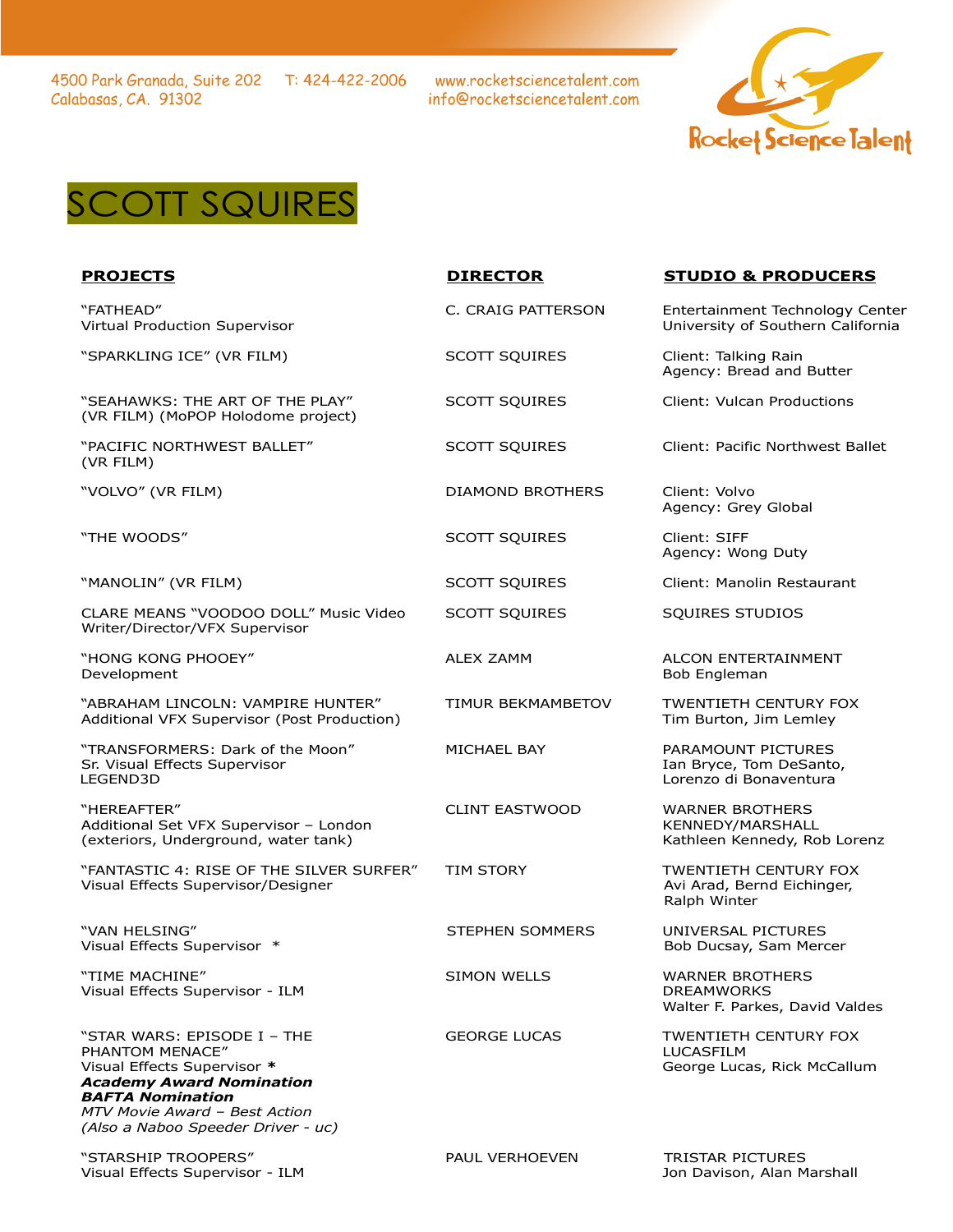Scott Squires -Continued-

"THE LOST WORLD: JURRASIC PARK" (ILM) Plate Supervisor (uc) "DRAGONHEART" Senior Visual Effects Supervisor *Academy Award Nomination Ars Electronica Golden Nica Award Hollywood Film Festival Digital Award* "THE MASK" Senior Visual Effects Supervisor *Academy Award Nomination BAFTA Nomination Imagina Award Best VFX Effects & 3-D* "THE HUNT FOR RED OCTOBER" (ILM) Visual Effects Supervisor

"WHO FRAMED ROGER RABBIT" (ILM) Technical Director - Camera

"WILLOW" (ILM) Technical Director

"WITCHES OF EASTWICK" (ILM) Technical Director

"THE ADVENTURES OF BUCKAROO BONZAI" VFX Supervisor/Motion Control Super President – Dream Quest Images

"DEAL OF THE CENTURY" VFX Supervisor/Motion Control Super President - Dream Quest Images

"BLADE RUNNER" VFX Supervisor (Visual Displays) (uc) President - Dream Quest Images

"BLUE THUNDER" VFX Supervisor/Motion Control Super President - Dream Quest Images

"ONE FROM THE HEART" VFX Supervisor/Motion Control President - Dream Quest Images

"BUCK ROGERS" VFX Supervisor/Motion Control Super President - Dream Quest Images

"STAR TREK: THE MOTION PICTURE" Photographic Effects Designer

"CLOSE ENCOUNTERS OF THE THIRD KIND" Asst. Camera – Mothership, Motion Control, Matte Painting, Animation Photography + Cloud Tank Effect Developer

## **TELEVISION DIRECTOR STUDIO/PRODUCERS**

"MICRONAUTS" (Pilot) ILM VARIOUS SEXTANT ENTERTAINMENT

"SPACE" (SERIES) DQI LEE PHILLIPS

STEVEN SPIELBERG UNIVERSAL PICTURES Gerald Molen, Colin Wilson

ROB COHEN UNIVERSAL PICTURES Raffaella De Laurentiis, Hester Hargett

CHARLES RUSSELL NEW LINE CINEMA Bob Engelman, Mike Richardson

JOHN MCTIERNAN PARAMOUNT PICTURES Mace Neufeld

ROBERT ZEMECKIS BUENA VISTA PICTURES AMBLIN ENTERTAINMENT Frank Marshall, Steven Spielberg Robert Watts

RON HOWARD MGM George Lucas, Nigel Wooll

GEORGE MILLER WARNER BROTHERS Neil Canton, Peter Guber, Jon Peters

W.D. RICHTER TWENTIETH CENTURY FOX Neil Canton

WILLIAM FRIEDKIN WARNER BROTHERS John Avnet, Bud Yorkin

RIDLEY SCOTT WARNER BROTHERS Michael Deeley, Charles de Lauzirika

> COLUMBIA PICTURES Gordon Carroll, Phil Feldman

ZOETROPE STUDIOS Grey Frederickson, Fred Roos

UNIVERSAL STUDIOS Ford Beebe, Saul A. Goodkind

ROBERT WISE PARAMOUNT PICTURES David Fein, Gene Roddenberry

> COLUMBIA PICTURES Julia Phillips, Michael Phillips

> > \*Shared

JOSEPH SARGENT

"V" (SERIES) DQI KENNETH JOHNSON NBC/Chuck Bowman

CBS/Richard Berg,

Martin Manulis

JOHN BADHAM

FRANCIS COPPOLA

FORD BEEBE SAUL A. GOODKIND

STEVEN SPIELBERG